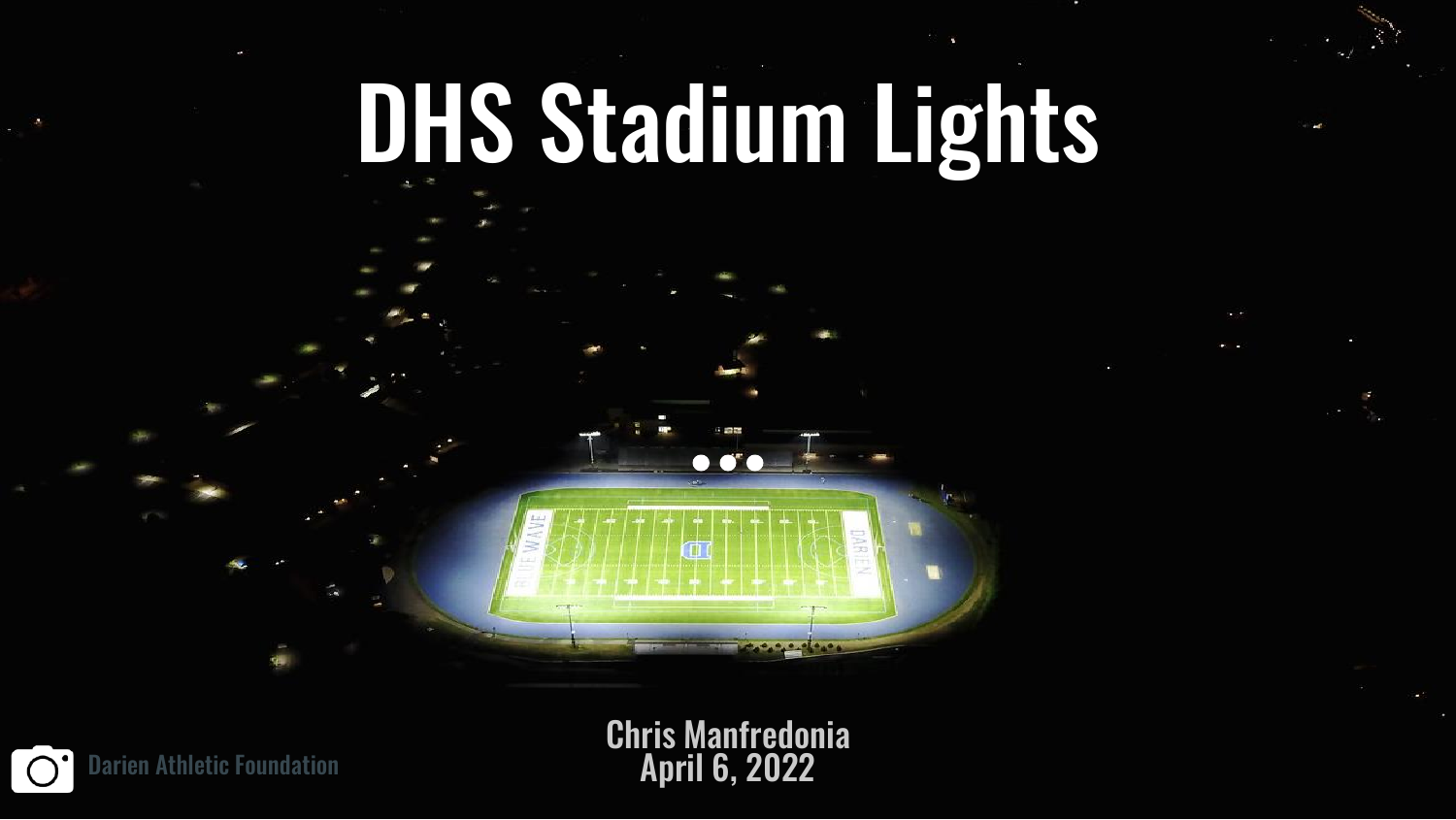# Stadium Lights 2021-22

- Lights are off by 7:30pm M-Thur and 10pm F during regular season.
- Varsity teams are allowed 2 night home games per season.
	- Night games are defined as after 5:30p weekday, after 7p Friday
- Lights are used for FCIAC or CIAC playoffs at home when required
- DHS is not used as a championship site.
- Youth sports fall practices only until 7:30

| <b>Field Hockey</b> | 2 night weekday<br>games (incl.<br>playoff) | 1 Friday game  | Includes playoffs                   |
|---------------------|---------------------------------------------|----------------|-------------------------------------|
| <b>B</b> Soccer     | 2 night weekday<br>games (incl.<br>playoff) | 1 Friday game  | Includes playoffs                   |
| G Soccer            | 0 night weekday<br>games                    | 1 Friday game  | Schedule did not<br>work to add 2nd |
| Football            | 1 night weekday<br>game (playoff)           | 2 Friday games | Includes playoffs                   |
| G Lax               | 1 night game<br>(weekday game)              | 0 Friday games | Not including<br>playoff            |
| <b>B</b> Lax        | 0 night games                               | 0 Friday games | Not including<br>playoff            |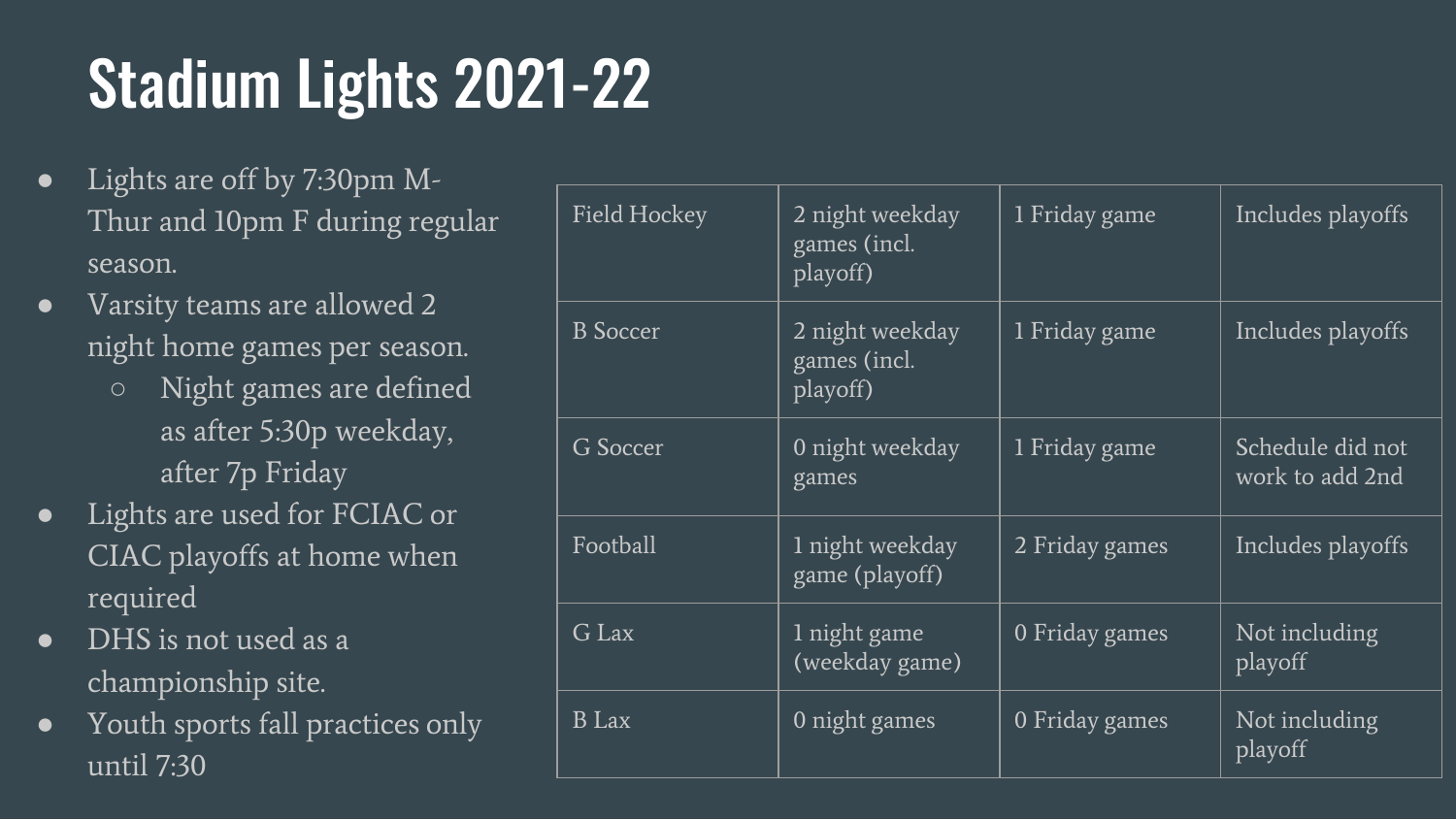### Other FCIAC School Night Game Data

| School         | Restrictions                                          | # Fall Night Games                      | # Spring Night<br><b>Games</b>        |
|----------------|-------------------------------------------------------|-----------------------------------------|---------------------------------------|
| Greenwich      | Yes-10 total games $\&$<br>6 total practices year     | 10 total for year<br>(including spring) | 10 total for year<br>(including fall) |
| New Canaan     | N <sub>o</sub>                                        | $15 - 20$                               | Less than 5                           |
| <b>Staples</b> | Yes-8 total events.<br>Unlimited games up<br>until 8p | 8 total events<br>(including spring)    | 8 total events<br>(including fall)    |
| Wilton         | N <sub>o</sub>                                        | $21(2$ fields)                          | 22 (2 fields)                         |
| Ridgefield     | N <sub>o</sub>                                        | $20 - 25$                               | $\overline{6}$                        |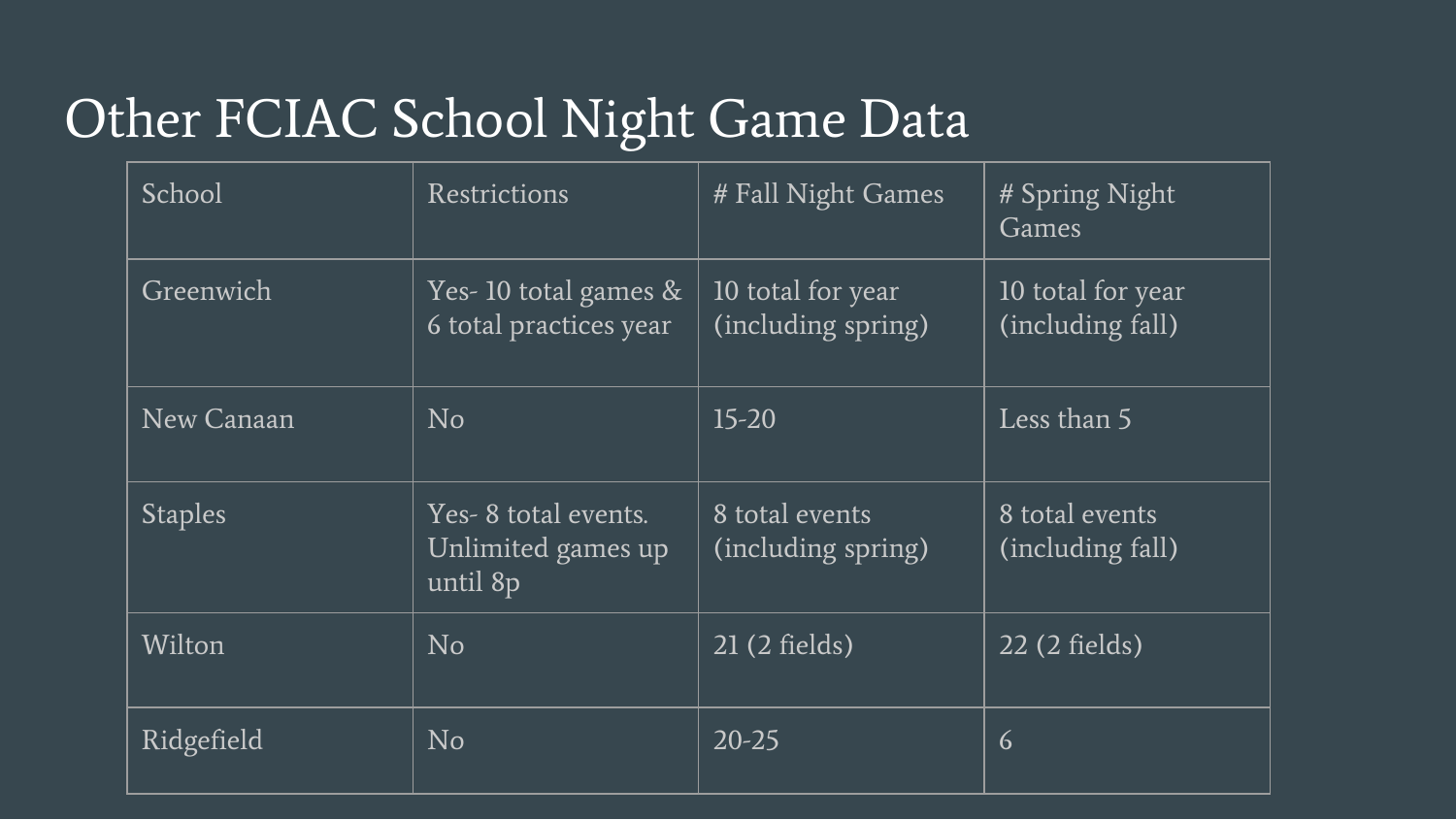# Guiding Principles for Stadium Lights Usage

#### Board:

Honor the spirit of the agreement while maintaining decision-making authority

#### Admin:

Create schedules that allow families to attend more regularly with later start times

Continue opportunities amongst all teams to maximize use of stadium lights

Maintain a reasonable time limit on school nights for DHS students/athletes as well as visiting students/athletes.

Create opportunities for DHS to be a host site for championship games in which our own teams may compete

Continue to limit noise coming from stadium during DHS contests

Support the use of fields by youth sports groups in town

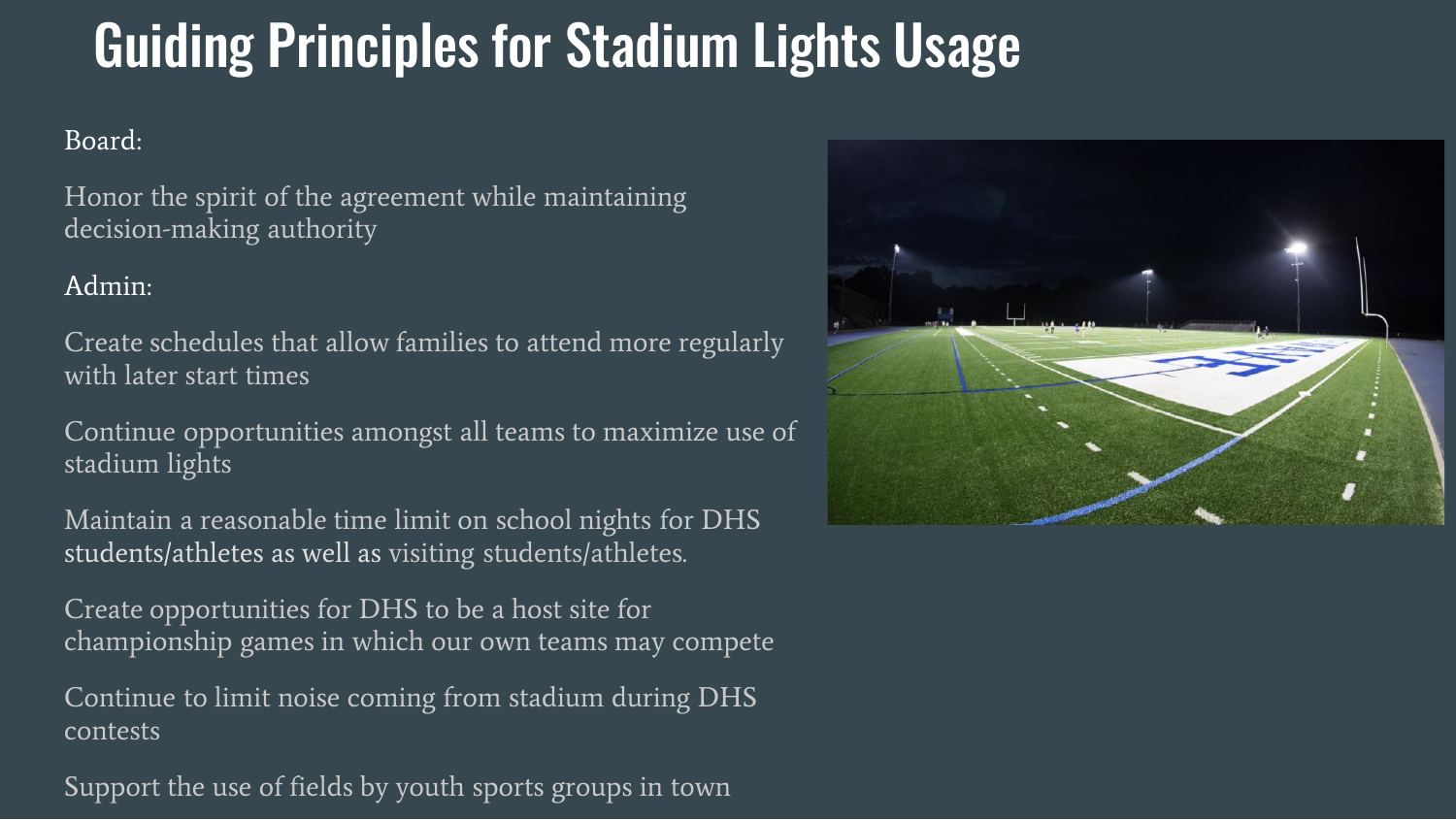# Proposals for Use of stadium lights

- Teams will be permitted to hold games under lights until 8pm during week, 10pm Friday which allows teams to start weekday games after 6pm in the stadium.
- DHS may host FCIAC or CIAC playoff games that do not involve DHS
- Allow teams to hold an additional regular season game under lights (3) for a cumulative total of 12 fall games and 6 spring games
- DHS practice times would remain unchanged